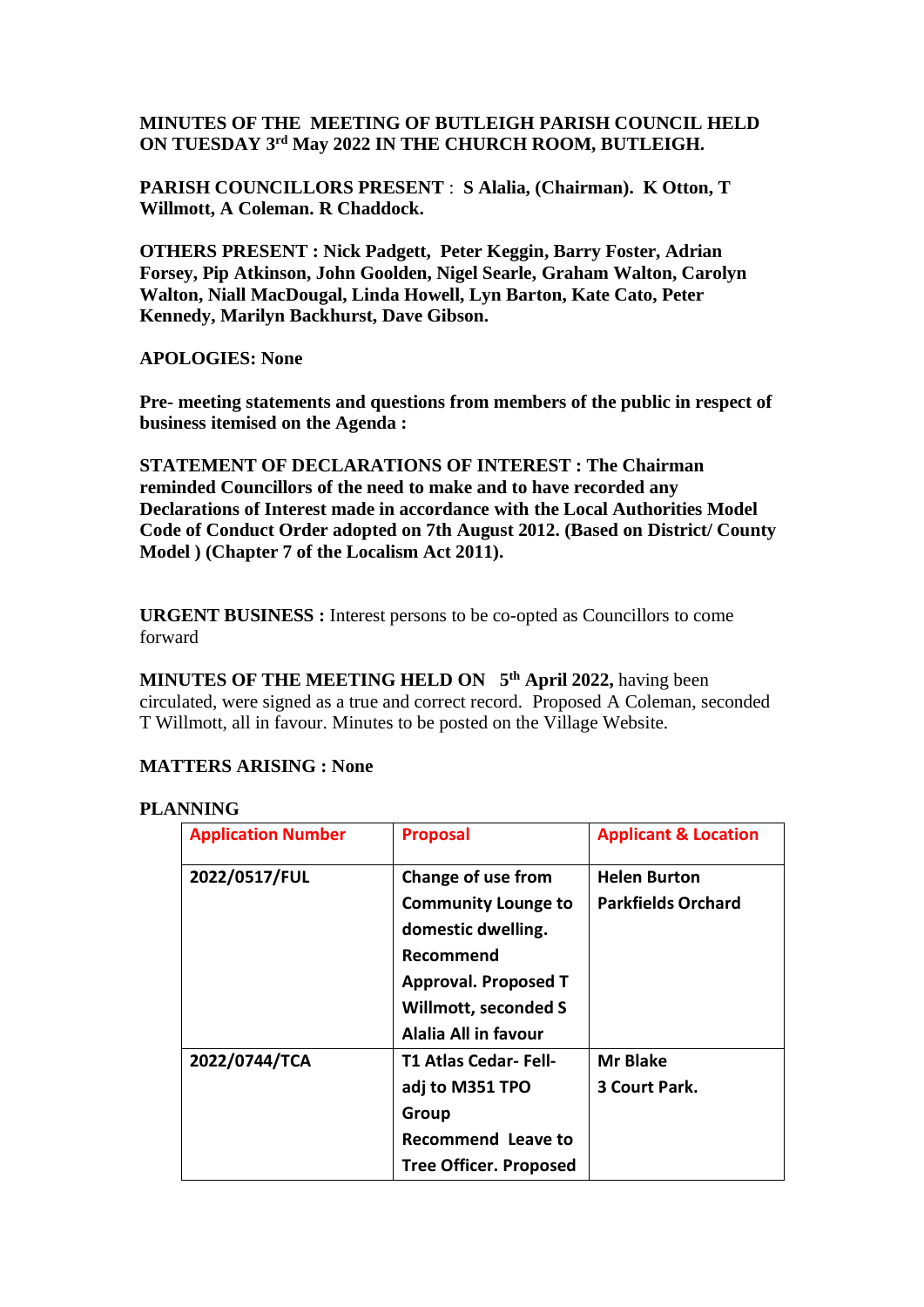| T Willmott, seconded S |  |
|------------------------|--|
| Alalia. All in favour  |  |

**THE ROSE AND PORTCULLIS:** T Willmott reported that considerable concern had been expressed about the future of the Rose and Portcullis. Conversation has taken place with the owner and their response was that they have, never had, or do not have the intention to sell the site to anyone. A new tenant is required. National shortage due to staff shortages in the catering industry.

Would have to give Notice of closure when the community could register concern and seek to make it into a community asset.

A Coleman looked at Assets for Community Value and will be having an informal meeting with Ian Munday at MDC. No doubt that an application would succeed. On Register for 5 years.

Owner gives notice to council to sell. First right refusal within 6 weeks, then 6 months to put a bid together.

Carolyn Walton has spoken to an employee – Andrew Lee, of the owners (Wellington Pubs) who assured her that they would not be selling to developers and would look very carefully at a business plan to restore it to what it was. A formal bid to take on has been received.

Peter Kennedy and Dave Gibson remarked that they doubted the plans.

## **GIGACLEAR AGREEMENT TO INSTALL APPARATUS ON THE VILLAGE**

**GREEN:** Agree but prefer the site behind the Bus Shelter. Request what area of the village would benefit. Subject to the answers give agreement at the June meeting.

**HIGHWAYS -SPEED INDICATOR DEVICE- UPDATE. (**KO) Nothing further to report. To be installed in due course.

**FOOTPATH MAINTENANCE (**AC) Inspecting the footpaths. Ladies Walk requires stone. Path from Sub Road to Wood Lane needs clearance.

**HOLM OAKS PLAY AREA:** Nothing to report.

**WAR MEMORIAL** (TW) As a celebration of the Queens Platinum Jubilee, it would be timely to organise repairs to the War Memorial as theWW1 lettering is becoming increasingly indecipherable and water is getting into the War Memorial joints. The War Memorials Trust have been asked to look at the War Memorial, they cannot help but are interested in progress. To provide them with updated photos, they would agree that work should be done by a qualified stone mason and they may give a grant. Actions: Photographer required – ask Pete Edmondson. Quote for proposed work to be sought and a grant to be requested. Further funding will be required.

| <b>FINANCE : CURRENT AC</b>      |           | <b>BRAC</b>    |           |  |
|----------------------------------|-----------|----------------|-----------|--|
| BALANCE                          | £ 5364.97 | <b>BALANCE</b> | £ 5646.49 |  |
| - D&S Air Ambulance $\pm$ 350.00 |           |                |           |  |